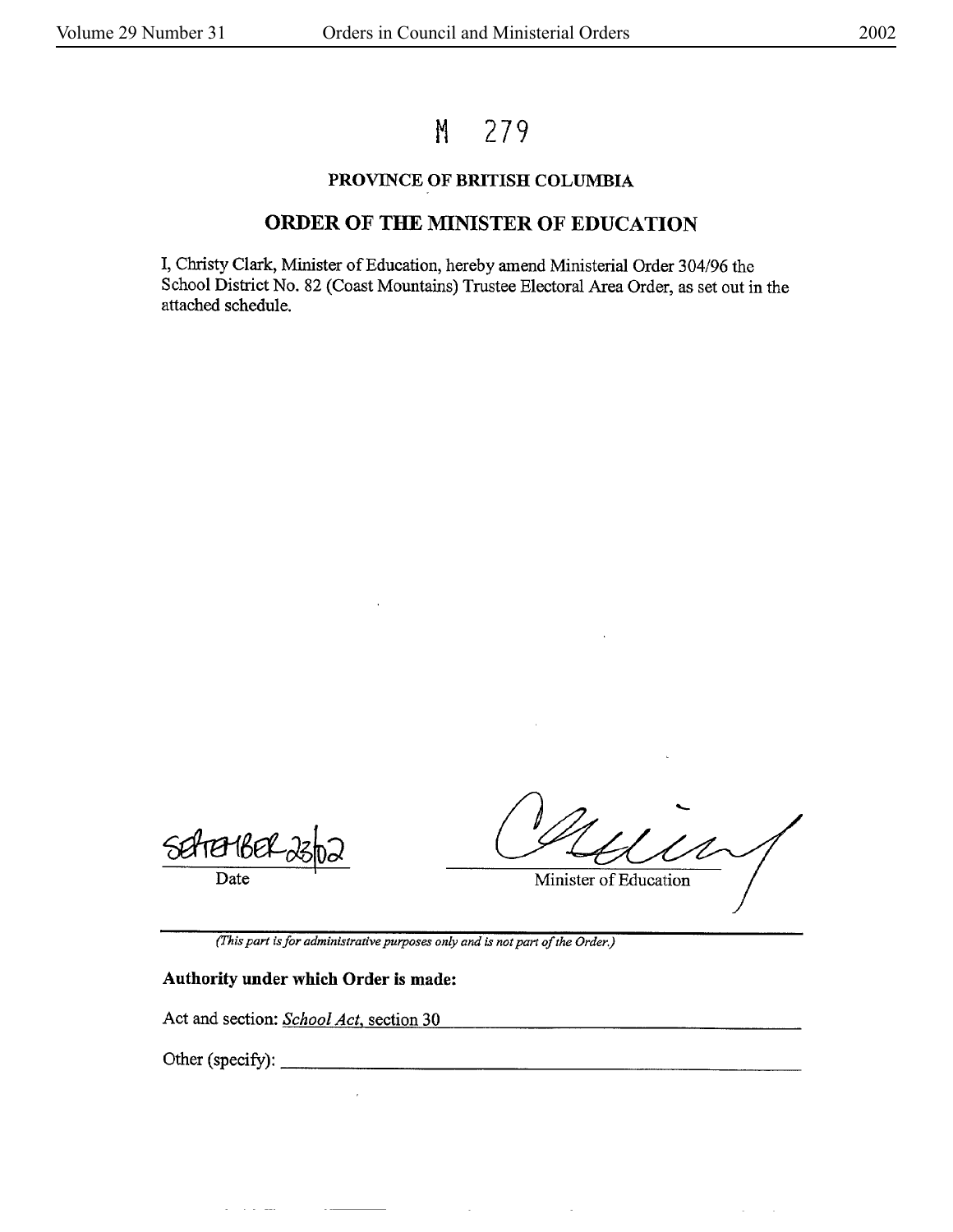### **SCHEDULE**

1. *Section 2(e) is repealed and the following substituted:* 

(e) one trustee from Trustee Electoral Area 5, Hazleton/Kitwanaga commencing at the intersection of the surveyed 55th parallel of north latitude with the easterly boundary of the watershed of Lava Lake; thence easterly along the surveyed 55th parallel of north latitude to the middle line of Skeena River; thence northerly along the middle line of Skeena River to a point thereon, with said point lying due West of the northwest comer of District Lot 2355, Cassiar District (situated in Range 5, Coast District); thence due East to the northwest comer of said District Lot 2355; thence easterly along the northerly boundaries of District Lots 2355 and 2393, with both lots being Cassiar District (situated in Range S, Coast District), to the northeast comer of District Lot 2393; thence southerly along the easterly boundary of said District Lot 2393 to the surveyed 55th parallel of north latitude; thence easterly along said surveyed 55th parallel to the westerly boundary of District Lot 2291, Cassiar District; thence southerly, easterly and northerly along the westerly, southerly and easterly boundaries of said District Lot 2291 to the southwest comer of Moricetown Indian **Reserve** Number 1; thence northerly and westerly along the westerly boundaries of Moricetown Indian Reserve Number 1, Babine Indian Reserve Number 17 and Coryatsaqua Indian Reserve Number 2 to the northwest comer of the Coryatsaqua Indian Reserve Number 2; thence easterly along the northerly boundary of Coryatsaqua Indian Reserve No. 2 to the southwest comer of District Lot 1353, Cassiar District; thence northerly, easterly and southerly along the westerly, northerly and easterly boundaries of District Lot 1353 to the northerly boundary of Coryatsaqua Indian Reserve No. 2; thence easterly along the northerly boundaries of Coryatsaqua Indian Reserve No. 2 and District Lot 1058, Cassiar District, to the northeast corner of District Lot 1058; thence southerly along the easterly boundary of District Lot 1058 to the most northwesterly comer of Bulkley Indian Reserve No. 19; thence easterly and southerly along the northerly and easterly boundaries of the said Indian Reserve to the northerly boundary of the Moricetown Indian Reserve Number 1; thence easterly and southerly along the northerly and easterly boundaries of the said Indian Reserve to the northerly boundary of District Lot 3307, Range 5, Coast District; thence easterly along the said boundary to the northeast corner of District Lot 3307;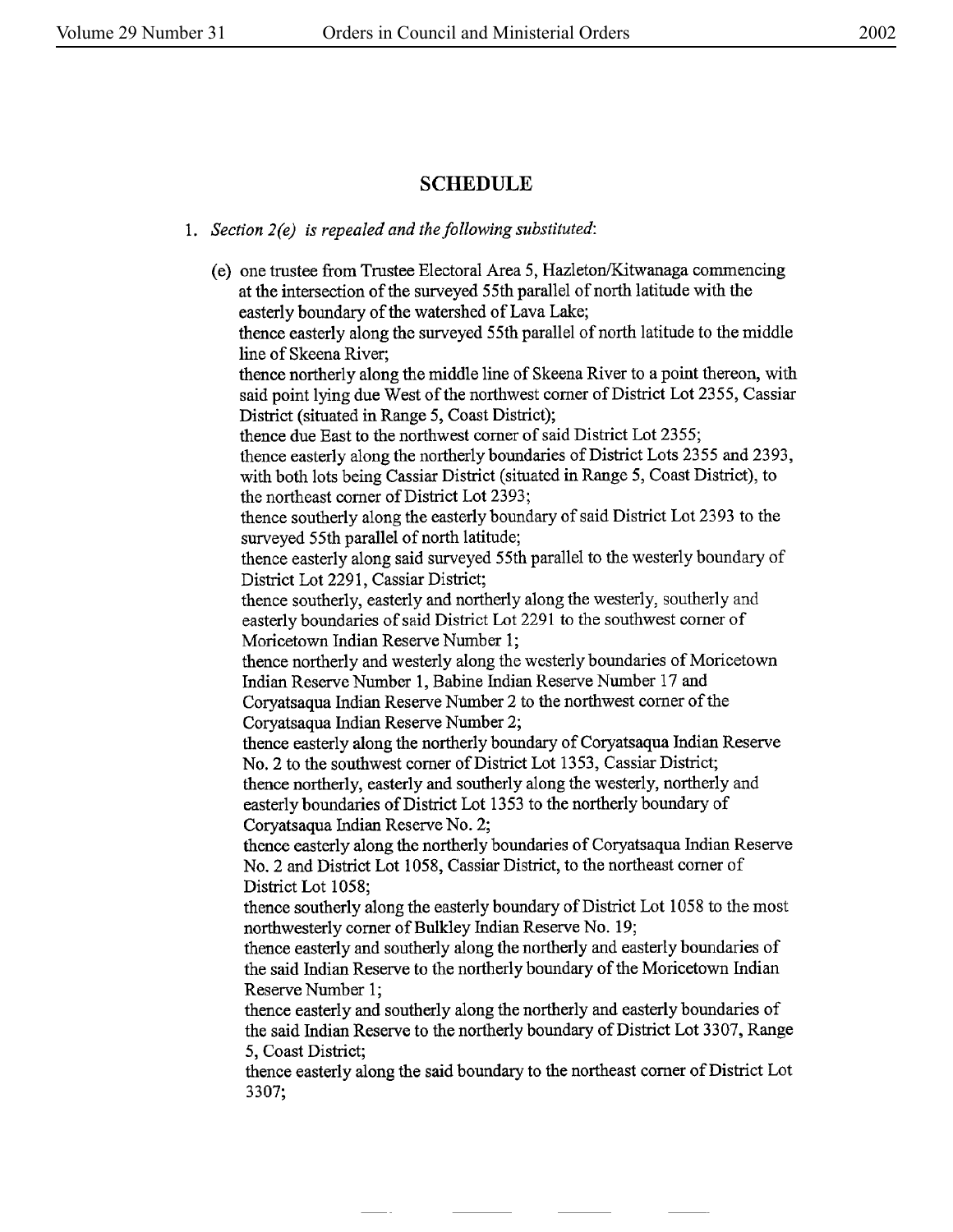thence southerly along the easterly boundary of District Lot 3307 to the surveyed 55th parallel of north latitude;

thence easterly along said parallel to the westerly boundary of District Lot 3879;

thence northerly along the westerly boundary of District Lot 3879 to the northwest comer thereof;

thence easterly along the northerly boundaries of District Lots 3879, 3880 and 1069 to the northeast comer of District Lot 1069;

thence southerly along the easterly boundary of District Lot 1069 to the surveyed 55th parallel of north latitude;

thence easterly along surveyed 55th parallel of north latitude to the easterly boundary of the watershed of Bulkley River;

thence in a general northerly direction along the easterly boundary of the watershed of Bulkley River to the southerly boundary of the watershed of Babine River;

thence in a general northwesterly direction along the southerly boundary of the watershed of Babine River to the southerly boundary of Shegisic Creek; thence in general westerly and northwesterly directions along the southerly and westerly boundaries of the watershed of Shegisic Creek to a point on said westerly boundary lying southwesterly in a straight line, on a bearing of 210 degrees, from the confluence of Babine River with Shegisic Creek, on the left banks thereof;

thence northeasterly in a straight line, on a bearing of 30 degrees, to said confluence of Babine River with Shegisic Creek, on the left banks thereof; thence northerly along a straight line drawn between the confluence of Babine River with Shegisic Creek, on the left banks thereof, and the intersection of the westerly boundary of the watershed of Finlay River with the 57th parallel of north latitude to the 56th parallel of north latitude;

thence westerly along the 56th parallel of north latitude to the 129th meridian of longitude;

thence southerly along the 129th meridian of longitude to its intersection with the easterly boundary of the watershed of Kinskuch River;

thence southerly along the easterly boundary of the watershed of Kinskuch River to a point thereon, with said point lying due North of northeast corner of District Lot 3131;

thence due South to the northeast comer of District Lot 3131;

thence southerly along the easterly boundary of District Lot 3131 to the southeast comer thereof, being a point on the natural boundary of Nass River, on the right bank thereof;

thence southeasterly in a straight line to the northeast comer of District Lot 4001, being a point on the natural boundary of Nass River, on the left bank thereof;

thence southerly along the easterly boundaries of District Lots 4001 and 4006 to the southwest comer of District Lot 4005;

thence easterly along the southerly boundaries of District Lots 4005, 1789, 1790, 1791 and 1792 to the northeast comer of District Lot 1788;